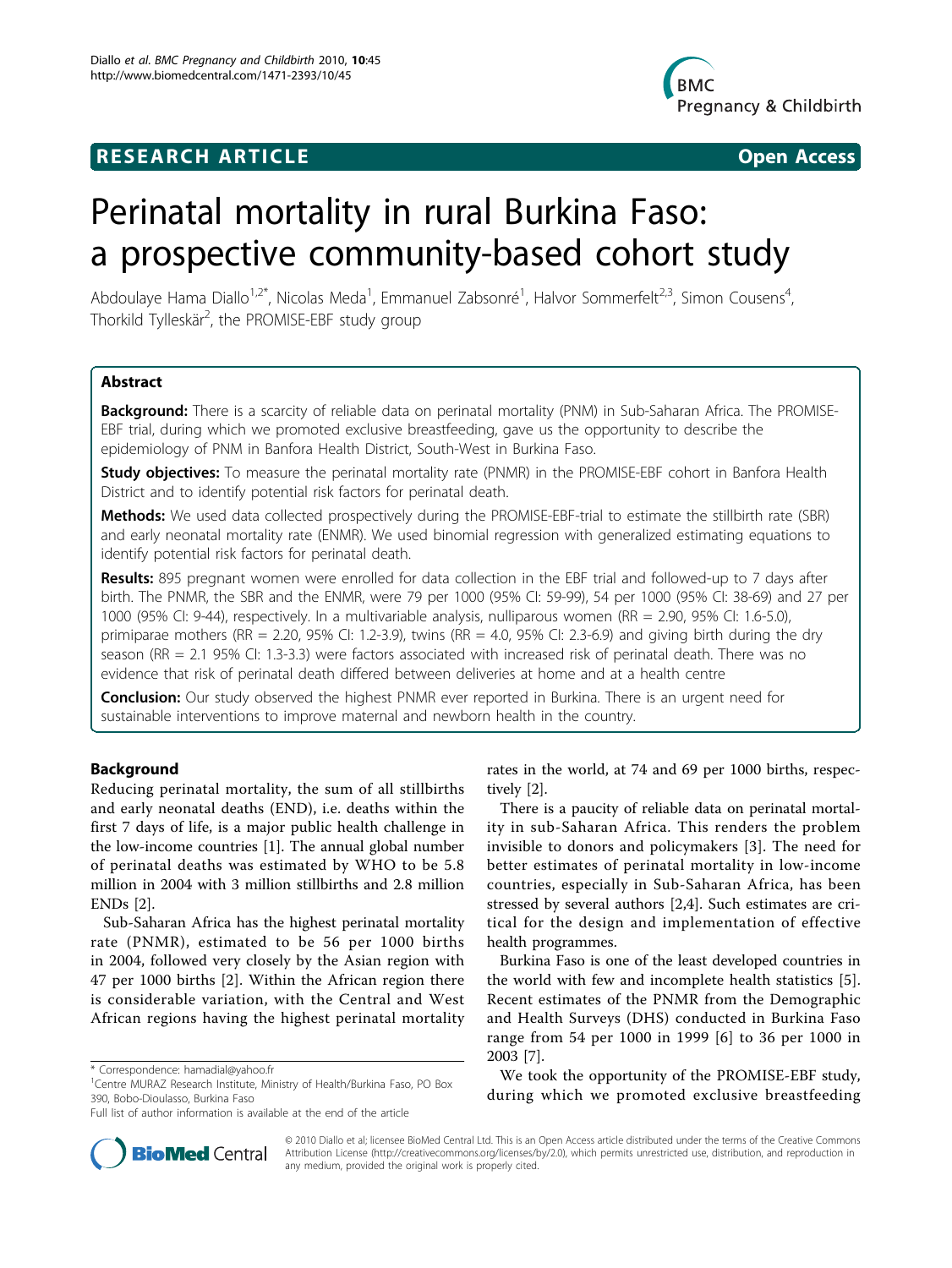counselling in 4 African countries [\[8,9](#page-7-0)], to study the epidemiology of perinatal mortality in a rural area of Burkina Faso. Our objectives were to provide estimates of the stillbirth rate (SBR) and the early neonatal mortality rate (ENMR) and to identify factors associated with the risk of perinatal death.

## Methods

## Study design

As part of the PROMISE-EBF trial, 24 villages in the Banfora Health District in the south-west of Burkina Faso were selected. All pregnant women enrolled in the 24 villages formed a prospective cohort that was followed-up until 7 days after birth.

## Study site

Banfora Health District covers an area of  $15,000$  Km<sup>2</sup> and a population of 385,000. The district is divided into three administrative sub-districts: Banfora, Soubakénédougou and Sidéradougou. Farming and animal husbandry are the main sources of income in all three subdistricts. The health care system consists of 60 primary health facilities (CSPS) and one regional hospital based in the town of Banfora [[10\]](#page-7-0).

## Participants' recruitment and follow-up

In each study village female "recruiters" were selected and trained to identify all pregnant women through weekly household visits and to record information on pregnancy outcomes. On average, each recruiter covered a population of 600. A list of newly identified pregnant women was prepared monthly and from this list up to four women were randomly selected from each village and asked to participate in the study. Recruitment of pregnant women lasted one year from June 2006 to May 2007.

Women selected for inclusion were visited by trained data collectors to confirm their eligibility and to seek written informed consent. They were eligible for inclusion in the study if they planned to live in the village for the next 12 months, were 7 or more months pregnant, intended to breastfeed their child, had no severe illness that would prevent breastfeeding and had no known mental handicap or psychiatric disorder.

Study participants were requested to inform the "recruiters" as soon as they had given birth, irrespective of the pregnancy outcome. Home visits were performed by data collectors at recruitment and at 7 days after birth for each mother-infant pair.

## Data collection and main variables measured

Under the guidance of two field supervisors, 5 data collectors who spoke at least two of the main local dialects (Dioula and Gouin/Karaboro), recorded data on handheld computers (PDA) using electronic questionnaires [http://www.openXdata.org.](http://www.openXdata.org) They recorded information on the mother's age, parity, matrimonial status, household assets, medical history, use of health care services, the circumstances of the birth and the feeding pattern of the newborn. Mothers' height and newborns' birth weight were recorded from antenatal care (ANC) card.

A verbal autopsy was administered in the case of a stillbirth or infant death. We used the standard WHO definitions [[1,11](#page-7-0)] of stillbirth and early neonatal death (END) to identify these two outcomes.

## Sample size of the EBF-trial

The sample size for the EBF trial was chosen in order to be able to detect a reduction in the prevalence of diarrheal morbidity at 12 weeks of age from 12% to 8% with a power of 90%. Assuming an average 35 infants per cluster, and a coefficient of variation between clusters of 0.3, we estimated that we needed 48 clusters per arm, 24 per country (12 in each arm).

## Data analyses

Data analysis was performed using Stata 10.1 (Stata-Corp, Texas 77845 USA). We analyzed categorical variables using Pearson chi-squared tests correcting for the cluster sampling design of the EBF-trial.

We generated a relative wealth index as a proxy for socio-economic status based on data collected at recruitment on the housing (construction material and roof), and household assets such as possession of the following items: car/truck, motorcycle/scooter, bicycle, mobile phone/telephone, plough and chart. The index was constructed using principal component analysis [[12,13\]](#page-7-0). Classes were derived by dividing the index into quintiles.

Evidence that the PNMR, SBR and ENMR varied across clusters was sought by fitting a logistic regression model with cluster as a random-effect.

Binomial regression with generalized estimating equations (GEE) to adjust for village clustering was used to obtain risk ratio (RR) estimates and their 95% confidence intervals (CIs). Groups with the lowest PNMR were used as reference category for each variable. Because the number of ENDs was small and there is the potential for misclassification between stillbirths and ENDs, we present only an analysis of risk factors for perinatal death including all births  $(n = 915)$ .

Multivariable regression analyses included both the variables associated with risk of perinatal death ( $P < 0.10$ ) in the univariable analysis, and those previously reported to be associated with perinatal death. All multivariable models accounted for the cluster-design using GEE.

## Ethical and administrative clearances

The study was approved by the Institutional Review Board of Centre MURAZ (N°013/2005/CE-CM) and the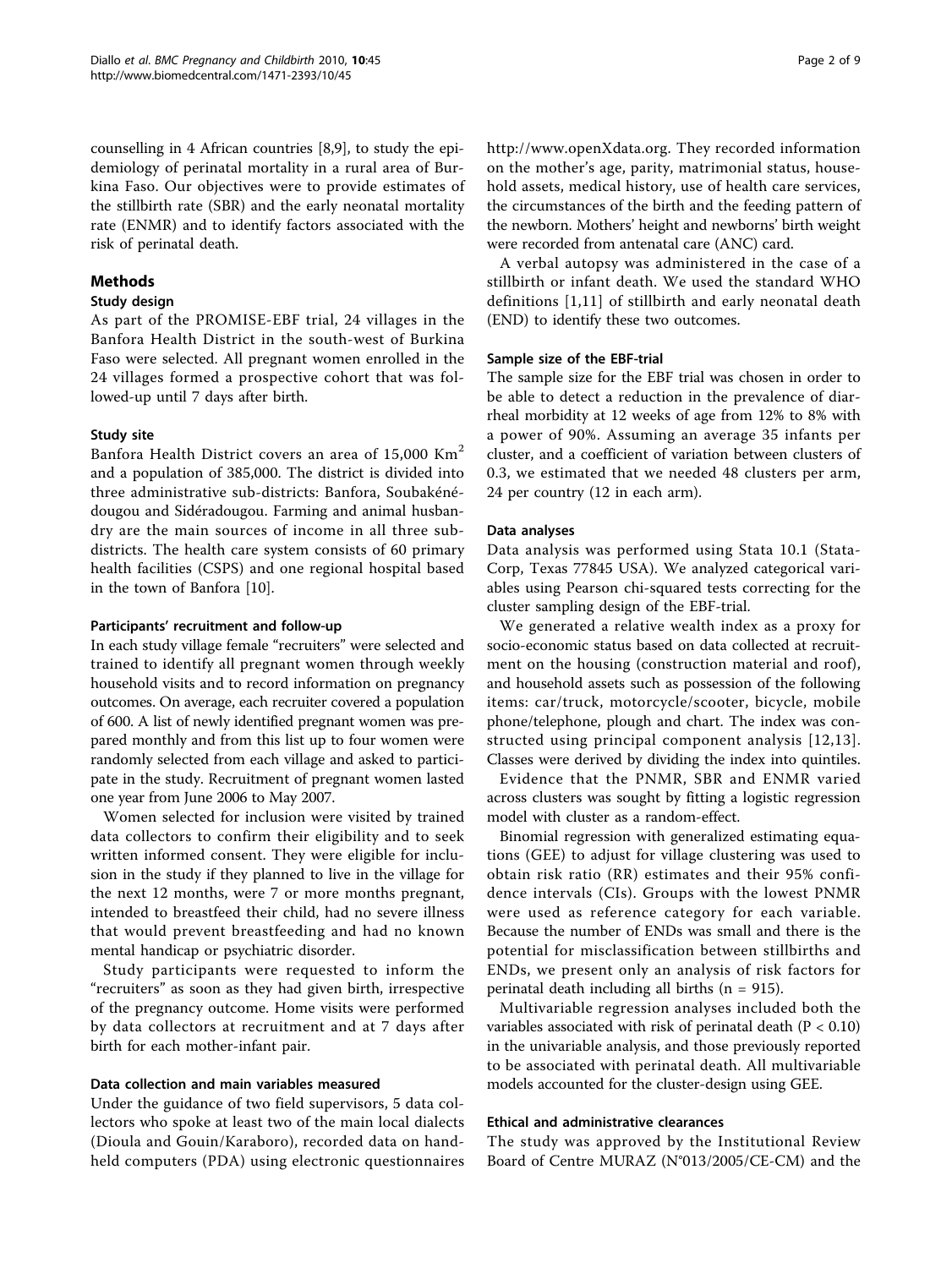Western Regional Committee for Medical and Health Research Ethics in Norway (Sak nr. 05/8197). The PRO-MISE-EBF-trial is registered at [http://www.clinicaltrials.](http://www.clinicaltrials.gov) [gov](http://www.clinicaltrials.gov) under NCT00397150. The study was authorized by the Ministry of Health of Burkina Faso. Medications for fever, malaria, acute respiratory infections, diarrhoea, and breast abscesses were made available in all primary health facilities in Banfora Health District and provided free of charge to all the study participants throughout the duration of the PROMISE-EBF-trial.

## Results

## Study profile

A total of 1162 pregnant women were identified. Twentyone women (1.8%) declined study participation at the initial contact with recruiters. Nine hundred women were randomly selected for follow-up of whom 895 were eligible, all of whom were followed-up until 7 days after delivery. Of the five women excluded, 3 had given birth before they could be enrolled, one woman was found to have a mental handicap and another was not actually pregnant. At birth, there were 20 pairs of twins, so the total number of fetuses at risk of perinatal death was of 915.

#### Characteristics of mothers

The mean age of women at recruitment was 26 years, with most aged between 20 and 35 years (Table [1](#page-3-0)). Only 17% of the women were nulliparous. Most of the women (>80%) had never been to school. Nearly 10% of multiparous mothers had experienced a previous perinatal death. The median gestational age at enrolment was 8 months. Of the 365 women with known height at inclusion, only two (0.5%) were below 150 cm. Six-hundred-and-forty-two women (72%) went for antenatal care (ANC) before delivery. Of these, 47% had their height and 55% had their fundal height recorded on the ANC card. ANC attendance varied with parity and 22% of nulliparous mothers completed more than 2 ANC visits compared to 17% among multiparous mothers  $(p = 0.01)$ . There was no evidence that ANC attendance varied with distance to the nearest health facility ( $p =$ 0.36), season of the year ( $p = 0.55$ ), maternal education  $(p = 0.42)$  or socioeconomic status as assessed by household assets ( $p = 0.35$ ).

The median time from enrolment to birth was 52 days (7.4 weeks), ranging from 0 to 119 days. About one third (36%) delivered in a health facility. Over half of the women (54%) gave birth in their own home, while 9% delivered in a traditional birth attendant's (TBA's) home. Nine women (1%) gave birth in other places (6 in the fields, 2 at the market place and one woman on her way to the health facility). Sixteen women (2.7%) who did not deliver in a health-facility were assisted by trained health personnel at birth.

The proportion of deliveries assisted by a skilled attendant (doctor, midwife, nurse) decreased with increasing distance of the village to the nearest primary health facility (from 53% in villages within 5 km of a facility, to 23% for villages over 5 km from a facility,  $p < 0.001$ ). Health facility delivery was strongly correlated to the type of attendant at birth (Pearson's coefficient = 0.95, 95% CI: 93-97) and we observed a higher probability of facility delivery among nulliparous mothers (48%) compared to multiparous mothers (33%) with a  $RR = 1.25$ (95% CI: 1.1-1.45).

Among those with live births (866 women), 17 (2%) reported a complicated labour, of whom 7 reported obstructed labour, 7 reported severe haemorrhage and 3 reported placental retention. Eight women (0.9%) underwent caesarean-section. Fifty-one percent of the live births were male. Only 293 babies had their birth weight measured, all of whom were born in health facilities; their mean birth weight was 2975 g with a standard deviation (SD) of 524 g. The prevalence of low birth weight (<2500 g) in this sample was of 13.6%. Breastfeeding was initiated within one hour by 3.6% of women, within 12 hours by 52.8% and within 24 hours by 83.2% of women with live births.

#### Outcome of pregnancy

The 895 pregnancies resulted in 915 births, of which 49 were stillbirths (SBR = 53.6 per 1000 births, 95% CI: 38.3 to 68.8). There was no stillbirth among the twins. There were 23 ENDs (ENMR =  $26.6$  per 1000 live births, 95% CI: 9.4 to 43.7) of whom 8 were twins, and two maternal deaths (MMR = 231 per 100,000 live births, 95% CI: 28 to 832). Thus, the PNMR was 78.7 per 1000 births (95% CI: 58.8 to 98.6) with stillbirths accounting for 68% of all perinatal deaths.

#### Distribution of stillbirths

Stillbirths occurred in 21 out of 24 villages. The highest observed risk in a village was 151.5 per 1000 births (Table [2](#page-5-0)). However, there was no evidence that the variation in observed risk of stillbirth across clusters was greater than might be expected by chance (LR test,  $p =$ 0.49).Thirty-one (67%) of stillbirths occurred at home. Emotional and cultural factors related to stillbirths in the Banfora region limited the data we were able to collect, so neither the gender of the fetal losses, nor the complications at birth were recorded for this group of mothers.

## Distribution of early neonatal deaths (ENDs)

Twenty-three ENDs occurred in 12 of the 24 villages. There was evidence that ENMR varied between clusters (LR test,  $p = 0.002$ ) with Karfiguéla and Nafona1 having the highest ENMR (Table [2](#page-5-0)). The median age at death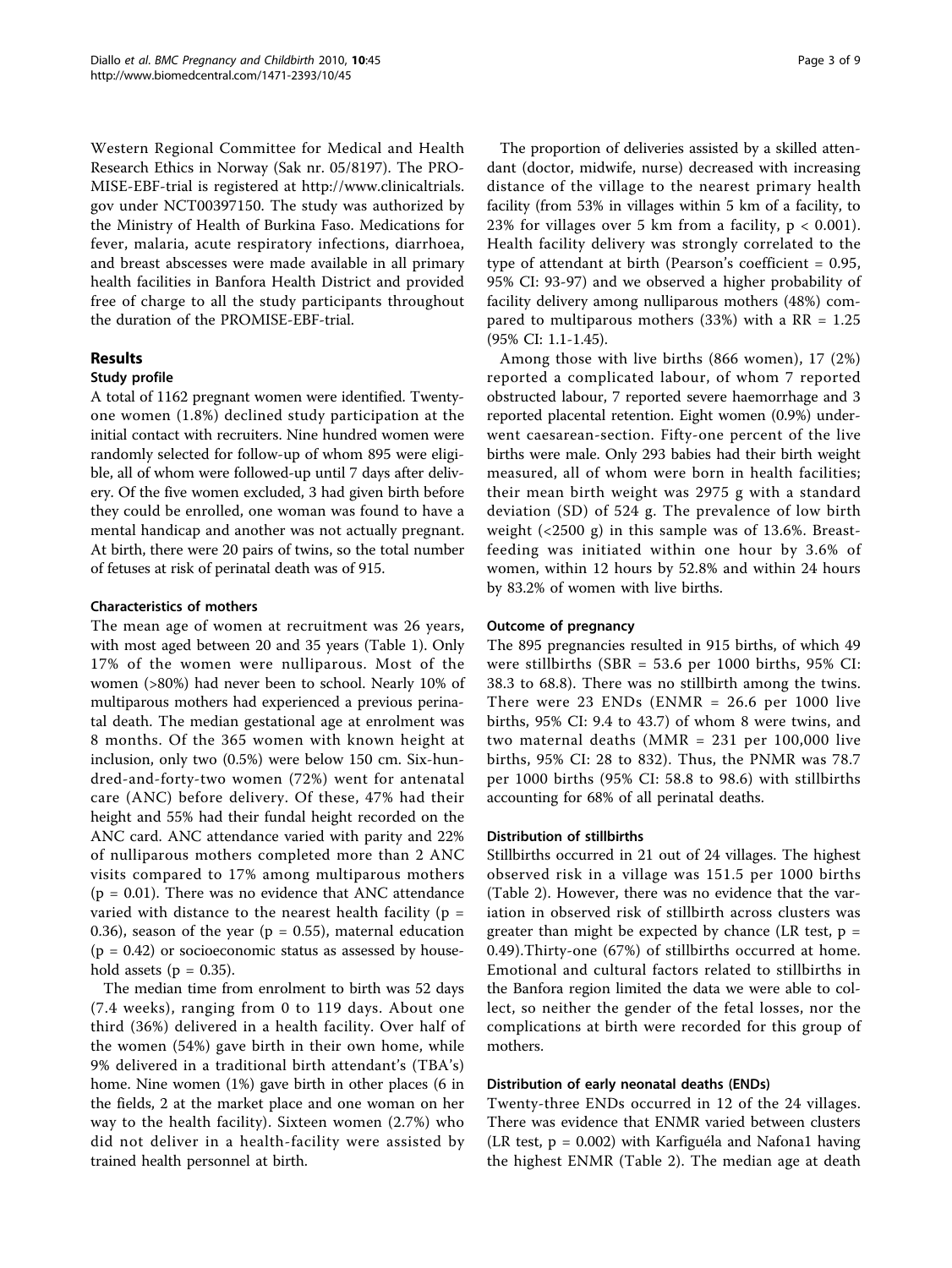| <b>Variables</b>                        | Number (%)<br>$n = 895$ | Perinatal deaths<br>$(N = 72)$ | Number of births<br>$n = 915$ | <b>PNMR</b><br>Per 1000 births | Unadjusted RR <sup>+</sup><br>[95% CI] |
|-----------------------------------------|-------------------------|--------------------------------|-------------------------------|--------------------------------|----------------------------------------|
| Area                                    |                         |                                |                               |                                |                                        |
| - Banfora                               | 440 (49.0)              | 41                             | 451                           | 90.9                           | 1.36 [0.7-2.4]                         |
| - Soubakénédougou                       | 221 (25.0)              | 15                             | 225                           | 66.7                           | $\overline{1}$                         |
| - Sidéradougou                          | 234 (26.0)              | 16                             | 239                           | 66.9                           | 1.0 [0.5-2.0]                          |
| Maternal age                            |                         |                                |                               |                                |                                        |
| $- < 20$                                | 148 (16.5)              | 22                             | 149                           | 147.7                          | 2.71 [1.0-6.9]                         |
| $-20-35$                                | 656 (73.3)              | 45                             | 674                           | 66.8                           | $1.22$ $[0.5-3.0]$                     |
| $-$ > 35                                | 91 (10.2)               | 5                              | 92                            | 54.3                           | 1                                      |
| Parity                                  |                         |                                |                               |                                |                                        |
| - 0                                     | 153 (17.0)              | 19                             | 154                           | 123.4                          | 2.19 [1.2-3.9]                         |
| $-1$                                    | 146 (16.3)              | 15                             | 150                           | 100.0                          | 1.78 [0.9-3.3]                         |
| $-2-4$                                  | 412 (46.0)              | 24                             | 425                           | 56.5                           | $\overline{1}$                         |
| - $\geq$ 5                              |                         | 14                             |                               | 75.3                           |                                        |
| Educational level                       | 184 (20.7)              |                                | 186                           |                                | 1.33 [0.7-2.5]                         |
|                                         |                         |                                |                               |                                |                                        |
| - None                                  | 720 (80.4)              | 58                             | 736                           | 78.8                           | 1.05 [0.4-2.8]                         |
| - Literacy/primary school               | 120 (13.4)              | 10                             | 124                           | 80.6                           | 1.08 [0.3-3.3]                         |
| - Secondary school                      | 55 (06.2)               | $\overline{4}$                 | 55                            | 72.7                           | $\overline{\phantom{a}}$               |
| Use of media (radio, TV)                |                         |                                |                               |                                |                                        |
| - Everyday                              | 166 (18.6)              | 9                              | 169                           | 53.3                           | 1                                      |
| - Rare/None                             | 729 (81.4)              | 63                             | 746                           | 84.5                           | 1.58 [0.8-3.1]                         |
| Assets ownership (household)            |                         |                                |                               |                                |                                        |
| - Quintile 1 (most poor)                | 191 (21.0)              | 15                             | 193                           | 77.7                           | 1.10 [0.4-2.9]                         |
| - Quintile 2                            | 168 (19.0)              | 22                             | 175                           | 125.7                          | 1.78 [0.7-4.5]                         |
| - Quintile 3                            | 189 (21.0)              | 13                             | 189                           | 68.8                           | $0.92$ $[0.3-2.5]$                     |
| - Quintile 4                            | 172 (19.0)              | 9                              | 180                           | 50.0                           | $0.87$ [0.3-2.3]                       |
| - Quintile 5 (least poor)               | 175 (20.0)              | 13                             | 178                           | 73.0                           | $\mathbf{1}$                           |
|                                         |                         |                                |                               |                                |                                        |
| Distance to nearest health facility     |                         |                                |                               |                                |                                        |
| $-5$ km                                 | 429 (48.0)              | 39                             | 442                           | 88.2                           | 1.26 [0.8-2.0]                         |
| $-55$ Km                                | 466 (52.0)              | 33                             | 473                           | 69.8                           | $\mathbf{1}$                           |
| History of perinatal death <sup>#</sup> |                         |                                |                               |                                |                                        |
| - Yes                                   | 88 (09.8)               | 9                              | 90                            | 100.0                          | 1.52 [0.8-3.0]                         |
| - No                                    | 654 (90.2)              | 63                             | 671                           | 65.6                           | 1                                      |
| Used bednet during pregnancy            |                         |                                |                               |                                |                                        |
| - Yes                                   | 341 (38.1)              | 26                             | 349                           | 74.5                           | 1                                      |
| - No                                    | 554 (61.9)              | 46                             | 566                           | 81.3                           | $1.10$ [0.7-1.8]                       |
| Antenatal care visits                   |                         |                                |                               |                                |                                        |
| - None                                  | 253 (28.3)              | 23                             | 256                           | 89.8                           | $1.52$ [0.7-3.1]                       |
| $-1-2$                                  | 481 (53.7)              | 39                             | 492                           | 79.3                           | 1.33 [0.7-2.6]                         |
| $- >2$                                  | 161 (18.0)              | 10                             | 167                           | 60.0                           | -1                                     |
| Season of birth                         |                         |                                |                               |                                |                                        |
| - Dry season (Nov-April)                | 431 (48.0)              | 47                             | 440                           | 106.8                          | 2.02 [1.3-3.2]                         |
| - Rainy season (May-Oct)                | 464 (52.0)              | 25                             | 475                           | 52.6                           |                                        |
| Place of birth                          |                         |                                |                               |                                |                                        |
| - Health facility                       | 319 (36.0)              | 26                             | 326                           | 79.8                           | $1.02$ [0.6-1.6]                       |
| - Home/TBA's place/other                | 576 (64.0)              | 46                             | 589                           | 78.1                           |                                        |
| Birth attendants                        |                         |                                |                               |                                |                                        |
| - Health personnel                      | 335 (37.0)              | 26                             | 342                           | 76.0                           | 1                                      |
| - TBA/Family/none                       | 560 (63.0)              | 46                             | 573                           | 80.3                           | 1.06 [0.7-1.7]                         |

## <span id="page-3-0"></span>Table 1 Maternal characteristics and unadjusted risk ratio (RR) for perinatal death among 895 pregnant women enrolled in the PROMISE-EBF study in Banfora Health District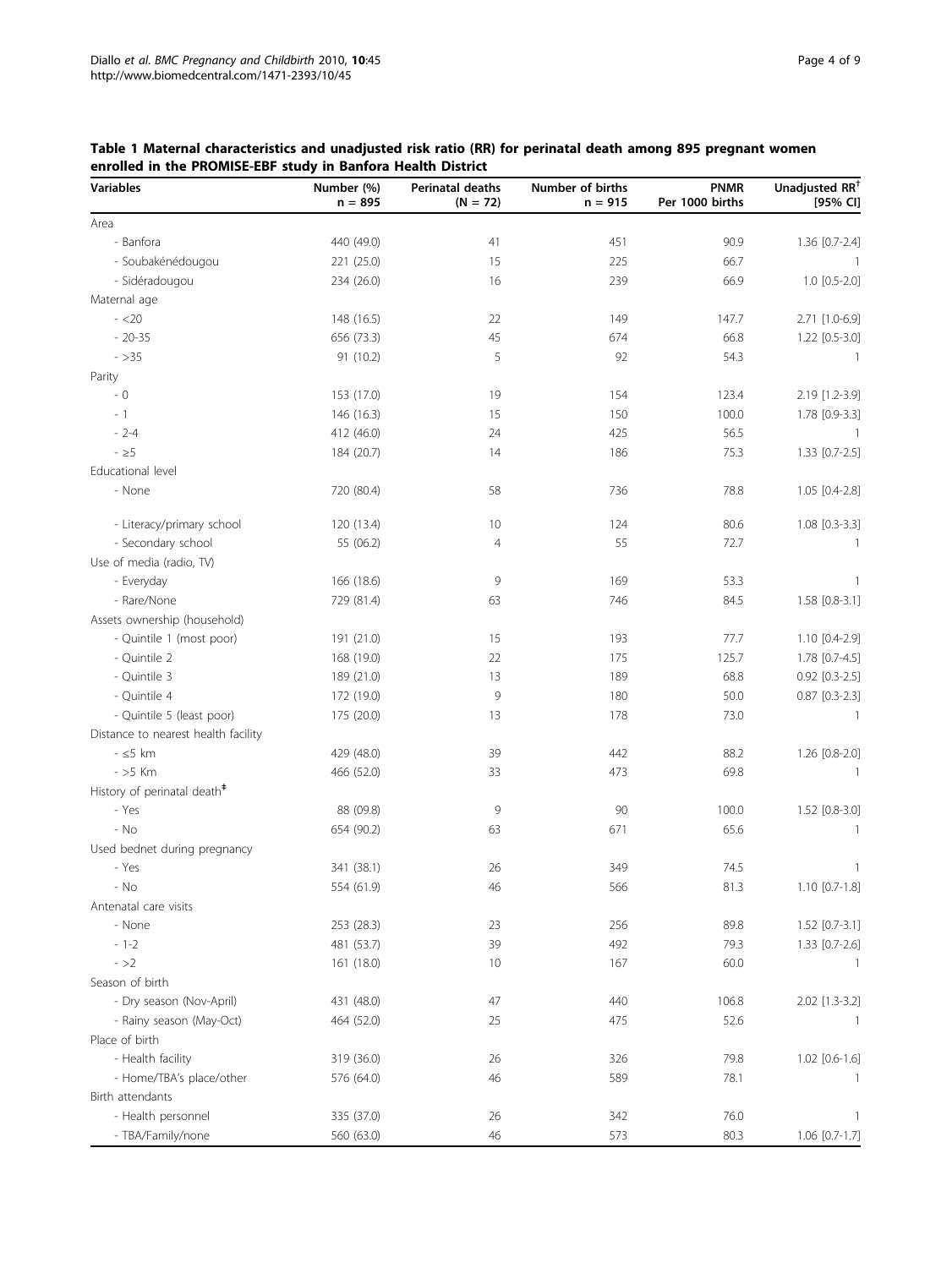|                 | . .        |    |     |       |                |
|-----------------|------------|----|-----|-------|----------------|
| Had twins'birth |            |    |     |       |                |
| - Yes           | 20(2.0)    |    | 40  | 200.0 | 2.78 [1.4-5.3] |
| - No            | 875 (98.0) | 64 | 875 | 73.1  |                |

Table 1 Maternal characteristics and unadjusted risk ratio (RR) for perinatal death among 895 pregnant women enrolled in the PROMISE-EBF study in Banfora Health District (Continued)

† Univariable analyses adjusted for clustering to account for the design of the PROMISE-EBF Trial ‡ Restricted to multiparous mothers

for these neonates was 3 days and 26% died within 24 hours of birth. Twelve of the babies (52%) who died were born at home. Eleven (48%) were boys and only one baby had his birth weight available (3690 g). Twenty-one of the deaths (91%) occurred at home and only 4 of the babies (17%) were taken to a health facility prior to death. The probable causes of death based on the verbal autopsy information were: complications of preterm birth ( $N = 11$ ), hemorrhage ( $N = 1$ ), birth asphyxia ( $N = 1$ ) and infection ( $N = 3$ ). The cause was unknown for 7 babies.

#### Factors associated with perinatal death

There was no evidence of an association between the distance to the nearest health facility and the risk of perinatal death (Table [1](#page-3-0)).

The unadjusted analysis showed that nulliparous mothers (RR = 2.19, 95% CI: 1.2 to 3.9), a birth in the dry season ( $RR = 2.02$ ,  $95\%$  CI: 1.3 to 3.2), and twinship  $(RR = 2.78, 95\% \text{ CI: } 1.4 \text{ to } 5.3)$  were factors associated with increased risk of perinatal death (Table [1](#page-3-0)). There was a weak evidence of an association between perinatal death and primiparae mothers, and also with young age of the mother. Neither the place of birth, nor the type of birth attendant, nor any of the other factors examined showed evidence of an association with the perinatal death risk (Table [1\)](#page-3-0).

Multivariable model 1 that accounted for clustering and included 6 explanatory variables (Table [3\)](#page-6-0) confirmed the results of the crude analysis. Twins were 4 times higher risk of perinatal death than singletons (RR  $= 4.0, 95\%$  CI: 2.3 to 6.9). Nulliparous and primiparae mothers had increased risk of perinatal death with RRs of 2.9 (95% CI: 1.6 to 5.0) and 2.2 (95% CI: 1.2 to 3.9), respectively, compared to multigravidae with 2-4 previous births. Birth during the dry season remained associated with increased risk of perinatal death ( $RR = 2.1$ , 95% CI: 1.3 to 3.3).

Excluding nulliparous women (multivariable model 2) did not materially alter the results.

## **Discussion**

#### Estimates of perinatal mortality

This study highlights the high perinatal mortality in a rural area of Burkina Faso. The PNMR of 78.7‰ (95%

CI: 58.7.8-98.6) is to our knowledge the highest PMNR ever reported from Burkina Faso. The last DHS estimated the PNMR nationally at 35 per 1000 with 33 per 1000 in rural settings [\[7](#page-7-0)]. More recent studies conducted at community-level in Burkina Faso have reported PNMRs of 32 per 1000 in Houndé [[14\]](#page-7-0), 33 and 28 per 1000 in Diapaga and Ouargaye, respectively [[15](#page-7-0)]. A study conducted in the rural district of Boromo showed also a high risk of fetal loss (48 per 1000) in a context of community-based promotion of intermittent preventive treatment with sulfadoxine-pyrimethamine [\[16](#page-7-0)].

We conducted a prospective, community-based, cohort study in which local "recruiters" were involved in identification and follow-up of pregnant women in each cluster. They recorded on a daily basis all the pregnancy outcomes and provided our study team with timely information on each study participant. In such a study, the number of events recorded is expected to be more accurate and may be higher than that identified in a survey using recall such as the DHS [[7](#page-7-0)]. The few prospective studies conducted in similar settings in Burkina were either health-facility-based [[17](#page-7-0)], used a different source of informants [[15\]](#page-7-0), or carried a higher likelihood of recall bias [\[18](#page-7-0)]. Our cohort, with a very low proportion of refusers (1.8%) was drawn from a random sample of pregnant women identified in each village and is accordingly less prone to selection bias.

The rural location of the study clusters may have contributed to the high PNMR. It is known that in rural settings in Burkina Faso, there is limited access to and utilization of health facilities [[19,20\]](#page-7-0). In our study, only 25% of the clusters had a health facility in the village and the proportion of assisted delivery was low (37%). Where health facilities exist and are accessible, the quality of health care offered may be poor, due to understaffing or demotivated health personnel [\[4](#page-7-0),[21\]](#page-7-0). In this study, the proportions of pregnant women with ANC visits who had either their height or their fundal height measured were low, and the proportion of deliveries done by caesarean section was very low, both an indication that there is a substantial scope of improving the quality of antenatal and childbirth services in rural areas of Burkina Faso.

The high ratio of stillbirths to early neonatal deaths (2.1:1) could be partially explained by misclassification.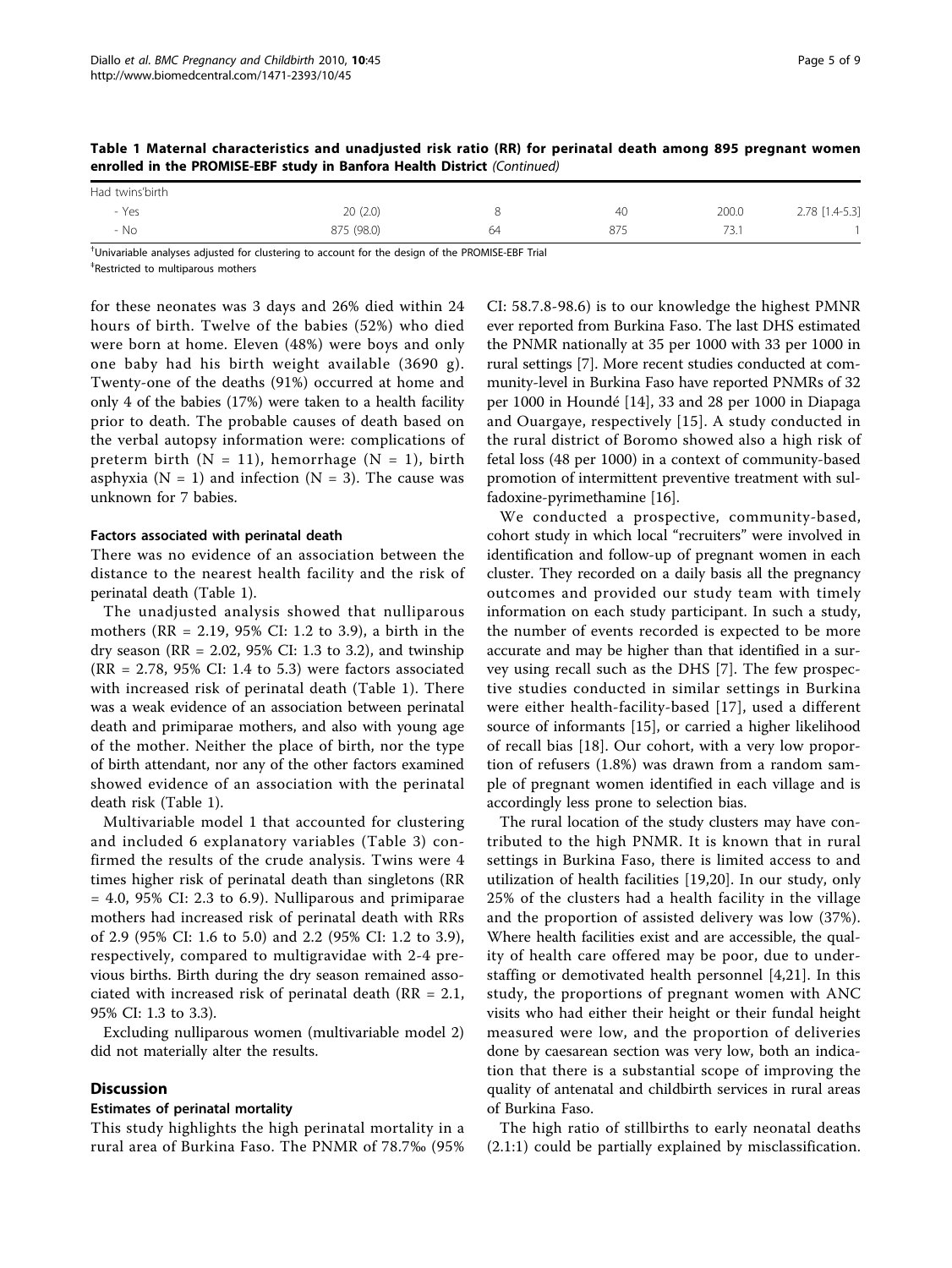## <span id="page-5-0"></span>Table 2 Distribution of stillbirth rate (SBR), early neonatal mortality rate (ENMR) and perinatal mortality rate (PNMR) per village (cluster) among 915 births in Banfora Health District (Burkina Faso)

| No             | Village              | Number of<br>births | <b>SBR</b><br>N<br>(1000) | <b>ENMR</b><br>N<br>(1000) | <b>PNMR</b><br>N<br>(1000) |
|----------------|----------------------|---------------------|---------------------------|----------------------------|----------------------------|
| $\mathbf{1}$   | Nafona1              | 38                  | 2(52.6)                   | 6(166.7)                   | 8 (210.5)                  |
| $\overline{2}$ | Karfiguéla           | 29                  | 1(34.5)                   | 4 (142.9)                  | 5(172.4)                   |
| 3              | Noumousso            | 33                  | 5(151.5)                  | 0(0)                       | 5(151.5)                   |
| 4              | Zédougou             | 51                  | 6(117.6)                  | 0(0)                       | 6(117.6)                   |
| 5              | Kotou                | 36                  | 4(111.1)                  | (0)                        | 4(111.1)                   |
| 6              | Sikanadjo            | 19                  | 1(52.6)                   | 1(55.6)                    | 2(105.3)                   |
| 7              | Tiempangora          | 38                  | 3(78.9)                   | 1(28.6)                    | 4(105.3)                   |
| 8              | Kirbina              | 31                  | 3(96.8)                   | 0(0)                       | 3(96.8)                    |
| 9              | Laferma              | 33                  | 1(30.3)                   | 2(62.5)                    | 3(90.9)                    |
| 10             | Siniéna              | 91                  | 5(54.9)                   | 3(34.9)                    | 8 (87.9)                   |
| 11             | Lémourou.<br>village | 30                  | 1(33.3)                   | 1(34.5)                    | 2(66.7)                    |
| 12             | Tiékouna             | 30                  | 2(66.7)                   | 0(0)                       | 2(66.7)                    |
| 13             | Damana               | 45                  | 3(66.7)                   | 0(0)                       | 3(66.7)                    |
| 14             | Lémourou.Cité        | 16                  | 0(0)                      | 1(62.5)                    | 1(62.5)                    |
| 15             | Kouéré               | 52                  | 2(38.5)                   | 1(20.0)                    | 3(57.7)                    |
| 16             | Dègue-Dègue          | 37                  | 2(54.1)                   | 0(0)                       | 2(54.1)                    |
| 17             | Gouin-Gouin          | 40                  | 1(25.0)                   | 1(25.6)                    | 2(50.0)                    |
| 18             | Niamirandougou       | 40                  | 1(25.0)                   | 1(25.6)                    | 2(50.0)                    |
| 19             | Tangora              | 43                  | 2(46.5)                   | 0(0)                       | 2(46.5)                    |
| 20             | Létiéfesso           | 44                  | 2(45.5)                   | 0(0)                       | 2(45.5)                    |
| 21             | Gouindougouba        | 45                  | 1(22.2)                   | 1(22.7)                    | 2(44.4)                    |
| 22             | Kossara              | 23                  | 1(43.5)                   | 0(0)                       | 1(43.5)                    |
| 23             | Tatana               | 30                  | 0(0)                      | 0(0)                       | 0(0)                       |
| 24             | Boborola             | 41                  | 0(0)                      | 0(0)                       | 0(0)                       |
|                | Mean (SD)*           | 38.1 (14.4)         | 52.0<br>(37.7)            | 28.4<br>(44.3)             | 79.3<br>(49.4)             |

\* Mean (SD) obtained from cluster-level summaries of the data collapsed by village.

Cluster are ranked by decreasing order of PNMR, Nafona 1 and Karfiguéla both located in the Banfora's administrative area are the clusters with the highest PNMR.

Accurate ascertainment of gestational age is difficult in populations such as this and some of the foetal losses recorded as stillbirths may have occurred before 28 weeks of gestation, resulting in an SBR overestimate. However all women included in this study claimed to be over 6 months of gestation at enrollment and the median time from inclusion to birth (7.4 weeks) is consistent with this.

A second source of misclassification in such a study, with a high proportion of home deliveries, is if some ENDs were reported by mothers as being stillborn. In our study, the stillbirths represented 68% of all perinatal deaths rather more than the 50-60% typically reported by other sub-Saharan Africa studies [\[22,23](#page-7-0)]. The reasons for such biased reporting may rest in socio-cultural factors as suggested by previous studies in sub-Saharan Africa [[3,24\]](#page-7-0).

The ENMR (26.6 per 1000 live births) is consistent with previous findings from DHS (21 per 1000 in 2003) in Burkina Faso. The probable causes identified among ENDs are consistent with those of others [\[3,4](#page-7-0)] except for the low proportion of deaths attributed to birth asphyxia, which may reflect misclassification of live babies not breathing at birth as stillbirths.

PNMRs similar to that in our study have been reported elsewhere in Africa. A recent study from the Democratic Republic of Congo reported a PNMR of 64 per 1000 [[23](#page-7-0)], and two other African studies [[25](#page-8-0),[26](#page-8-0)] reported PNMRs of 74.4 and 68.3 per 1000, in the Gambia and Malawi, respectively. The estimates provided in this study also fall within the range of WHO's estimates of PNMR for the African region which were estimated in 2004 at 69 and 74 per 1000 in the West and Central African region, respectively [[2\]](#page-7-0).

We believe that the weak health system in Burkina Faso [\[20](#page-7-0),[27\]](#page-8-0) may have contributed substantially to this high PMNR in rural Burkina Faso. The fact that there was no evidence of risk difference between deliveries at home and at health facilities points in this direction. Emergency obstetric care that is a crucial component of any strategy aiming at the reduction of perinatal deaths is not readily accessible in rural settings [\[28](#page-8-0)].

## Risk factors for perinatal death

In our study, twinship, nulliparous and primiparae mothers, and giving birth during the dry season were the three factors most strongly associated with perinatal death risk. Previous studies have reported primigravidae and nulliparous women as groups at high risk for perinatal death in Africa [[17,23](#page-7-0)[,25](#page-8-0),[29\]](#page-8-0). Among the reasons listed for this is the higher risk of obstructed and complicated labour [\[30,31](#page-8-0)]. Obstructed labour often requires emergency obstetric care which is only available at the district hospital. Moreover, Banfora is a holoendemic malaria area, a disease reported to be associated with poor pregnancy outcomes especially among primigravidae and secundigravidae [\[32,33](#page-8-0)]. Intermittent preventive treatment  $(IPT<sub>p</sub>)$  with sulfadoxine-pyrimethamine to prevent placental malaria was implemented recently in Burkina Faso [[34](#page-8-0)] but was not widely available at the time of our study.

The twinning rate in our study is consistent with that reported previously [[6,23](#page-7-0)]. Twins have been reported to be at high risk of perinatal death in several studies [[23](#page-7-0),[35](#page-8-0)] and our results confirm that the same pattern prevails in rural Burkina Faso. Pre-term birth and intrauterine growth restriction are two factors suggested to increase the vulnerability of multiple births to perinatal death [[23](#page-7-0)[,36](#page-8-0)].

The seasonal pattern of perinatal mortality observed in our study has not previously been reported in Burkina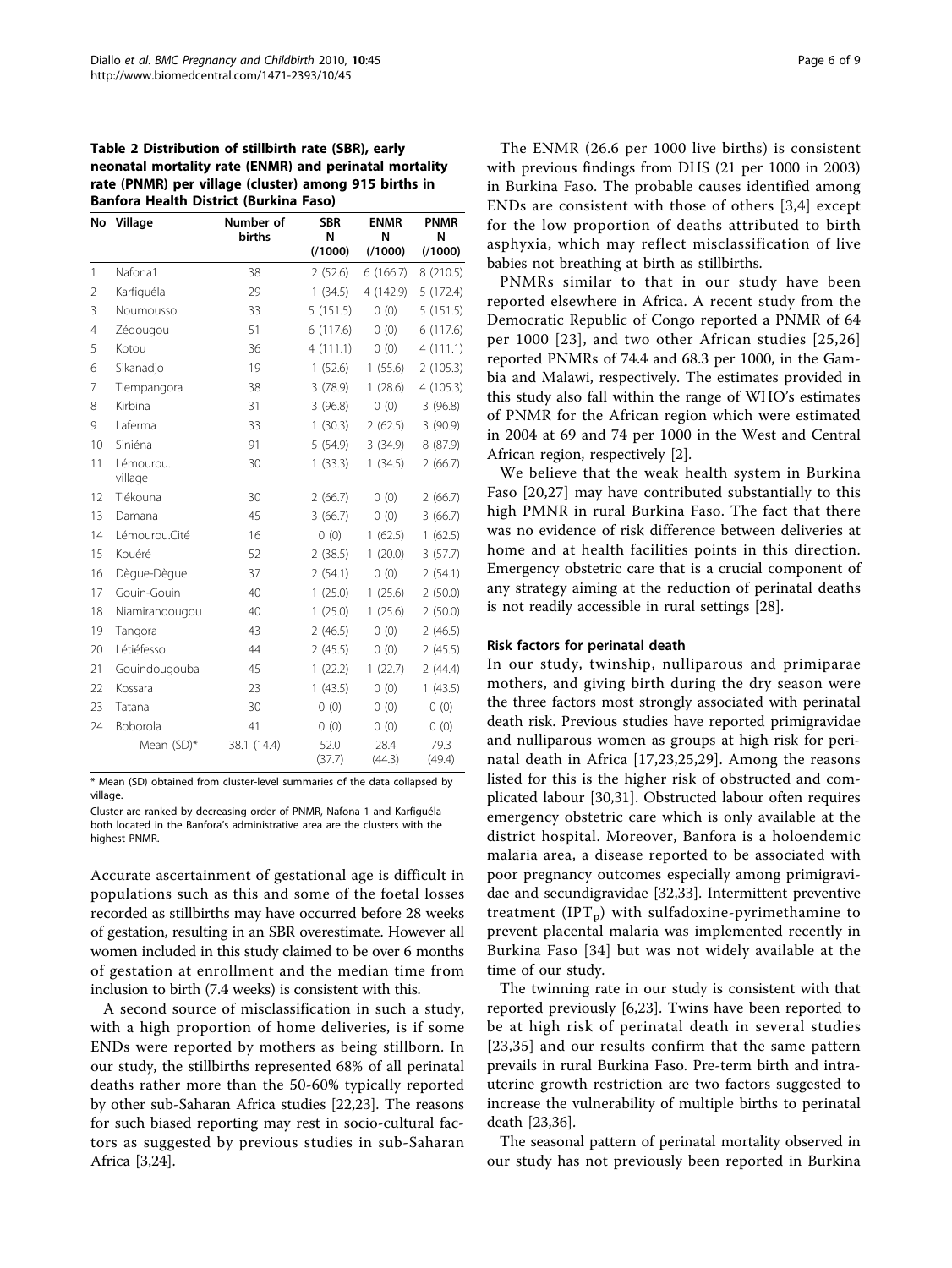| <b>Variables</b>                        | Unadjusted <sup>"</sup><br>RR [95% CI] | Adjusted model $1^{\dagger}$<br><b>RR [95%CI]</b> | Adjusted model 2 <sup>§</sup><br><b>RR [95%CI]</b> |
|-----------------------------------------|----------------------------------------|---------------------------------------------------|----------------------------------------------------|
|                                         | $n = 915$                              | $n = 915$                                         | $n = 761$                                          |
| Parity                                  |                                        |                                                   |                                                    |
| $-0$                                    | 2.19 [1.2-3.9]                         | 2.90 [1.6-5.0]                                    |                                                    |
| $-1$                                    | 1.78 [0.9-3.3]                         | 2.20 [1.2-3.9]                                    | 2.20 [1.2-3.9]                                     |
| $-2-4$                                  |                                        |                                                   |                                                    |
| $- \geq 5$                              | $1.33$ [0.7-2.5]                       | $1.42$ [0.7-2.7]                                  | $1.36$ [0.7-2.6]                                   |
| Use of media (radio, TV)                |                                        |                                                   |                                                    |
| - Everyday                              |                                        |                                                   |                                                    |
| - Rare/None                             | 1.58 [0.8-3.1]                         | 1.50 [0.7-2.9]                                    | 1.42 [0.6-3.2]                                     |
| History of perinatal death <sup>#</sup> |                                        |                                                   |                                                    |
| - Yes                                   | $1.52$ [0.8-3.0]                       |                                                   | 1.40 [0.7-2.8]                                     |
| - No                                    |                                        |                                                   |                                                    |
| Used bednet during pregnancy            |                                        |                                                   |                                                    |
| - Yes                                   |                                        |                                                   |                                                    |
| - No                                    | $1.10$ [0.7-1.8]                       | $1.03$ [0.7-1.6]                                  | 1.07 [0.6-1.8]                                     |
| Antenatal care visits                   |                                        |                                                   |                                                    |
| - None                                  | $1.52$ [0.7-3.1]                       | 1.50 [0.8-2.9]                                    | 1.54 [0.6-3.8]                                     |
| $-1-2$                                  | $1.33$ [0.7-2.6]                       | 1.21 [0.6-2.2]                                    | 1.30 [0.5-3.1]                                     |
| $- >2$                                  |                                        |                                                   |                                                    |
| Season of birth                         |                                        |                                                   |                                                    |
| - Dry season (Nov-April)                | 2.02 [1.3-3.2]                         | 2.10 [1.3-3.3]                                    | 2.46 [1.4-4.4]                                     |
| - Rainy season (May-Oct)                |                                        |                                                   |                                                    |
| Pair of twins                           |                                        |                                                   |                                                    |
| - Yes                                   | 2.78 [1.4-5.3]                         | 4.00 [2.3-6.9]                                    | 3.1 [1.5-6.2]                                      |
| $-$ No                                  |                                        |                                                   |                                                    |

## <span id="page-6-0"></span>Table 3 Multivariable regression analysis of the risk factors for perinatal death in a cohort of 915 births in Banfora Health District, Burkina Faso

¤ Adjusted for clustering to account for the PROMISE-EBF study design.

† Adjusted for clustering and all variables in the table except the history of perinatal death.

§ Adjusted for clustering and for all variables in the table

‡ Includes only multiparous mothers

Overall, pauciparae women (nulliparous and primiparae), twins and a birth during the dry season were the factors significantly associated with the risk of perinatal death in this cohort.

Faso. Our findings are consistent with those reported in a recent Tanzanian study where the authors found that perinatal mortality was higher during the dry season [\[29](#page-8-0)]. In Burkina Faso, the few studies which looked at seasonal pattern of child mortality focused on a different study population, i.e. of children from 1-60 months of age, and perhaps unsurprisingly found a different pattern [[37-39](#page-8-0)]. It is known that the causes of perinatal deaths differ from those of post-neonatal deaths [[4,22\]](#page-7-0). We do not have an explanation for the seasonal pattern observed in our study. However, the observed pattern does not exclude the potential role of malaria as women delivering during the dry season may have been exposed to this parasitic infection on earlier stages of their pregnancy.

Our study is limited by its relatively small sample size, resulting in a low power to detect risk factors associated with small increases in perinatal death risk, by our inability to distinguish antepartum from intra-partum stillbirths and by the likely misclassification of some ENDs as stillbirths. Literature suggests that almost two third of stillbirths in resource-limited settings occur intrapartum and, as such, include avoidable deaths [[1,](#page-7-0)[30\]](#page-8-0).

## Conclusion

Perinatal mortality is very high in this rural area of Burkina Faso. There is an urgent need for sustainable interventions to improve maternal and newborn health in the country. Nulliparous and primiparae mothers and twins are high risk groups while the seasonal pattern observed in our study needs further investigation.

#### The Promise-EBF study group\*

List of members for the PROMISE-EBF Study Group Steering Committee:

Thorkild Tylleskär, Philippe Van de Perre, Eva-Charlotte Ekström, Nicolas Meda, James K. Tumwine, Chipepo Kankasa, Debra Jackson.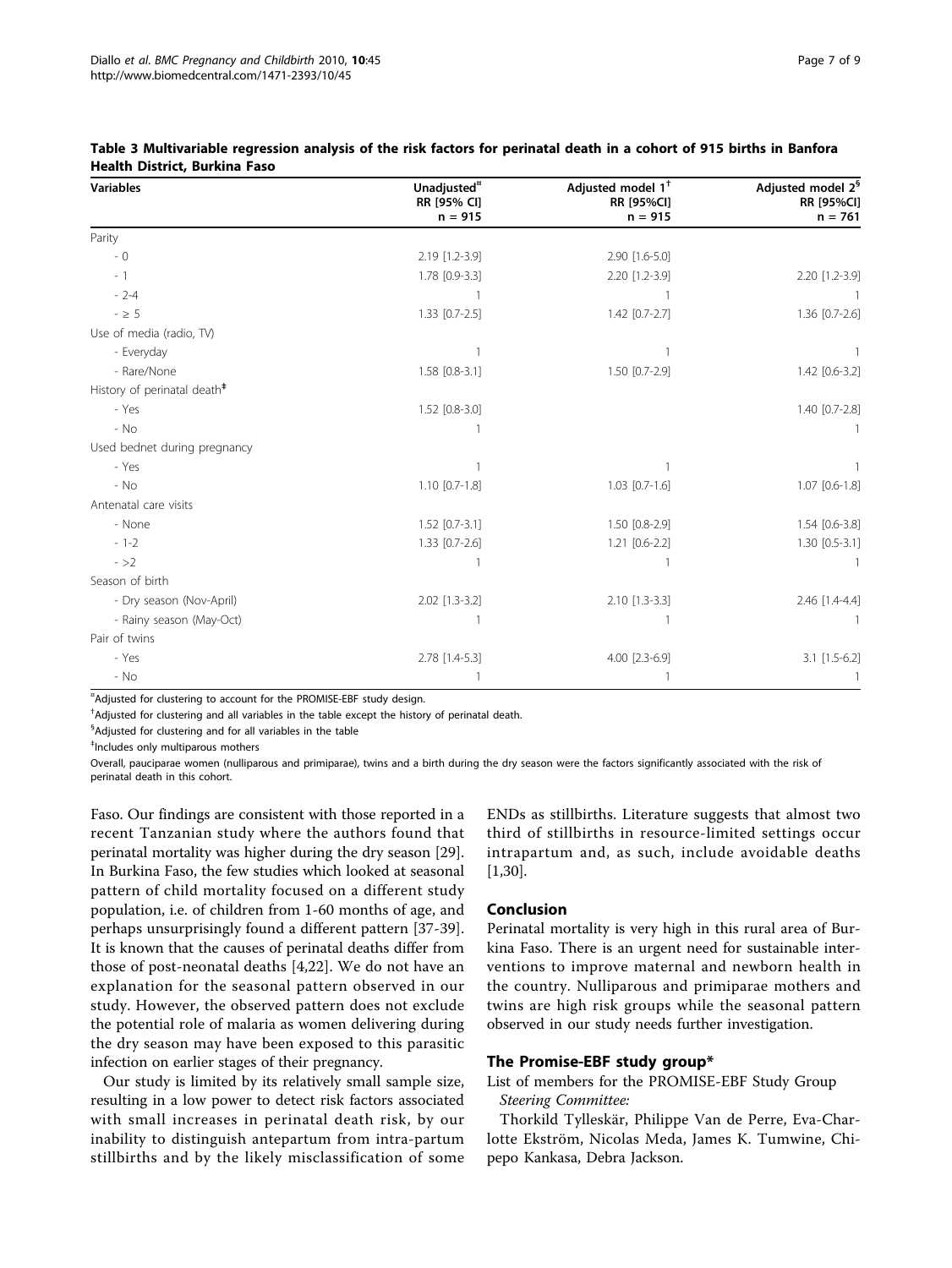#### <span id="page-7-0"></span>Participating countries and investigators:

Norway: Thorkild Tylleskär, Ingunn MS Engebretsen, Lars Thore Fadnes, Eli Fjeld, Knut Fylkesnes, Jørn Klungsøyr, Anne Nordrehaug-Åstrøm, Øystein Evjen Olsen, Bjarne Robberstad, Halvor Sommerfelt

France: Philippe Van de Perre

Sweden: Eva-Charlotte Ekström, Barni Nor

Burkina Faso: Nicolas Meda, A. Hama Diallo, Thomas Ouedrago, Jeremi Rouamba, Bernadette Traoré, Germain Traoré, Emmanuel Zabsonré

Uganda: James K. Tumwine, Caleb Bwengye, Charles Karamagi, Victoria Nankabirwa, Jolly Nankunda, Grace Ndeezi, Margaret Wandera

Zambia: Chipepo Kankasa, Mary Katepa-Bwalya, Chafye Siuluta, Seter Siziya

South Africa: Debra Jackson, Mickey Chopra, Mark Colvin, Tanya Doherty, Ameena E Goga, Lungiswa Nkonki, David Sanders, Wesley Solomons Wanga Zembe.

(Country PI first, others in alphabetical order of surname)

## Sources of funding

The PROMISE-EBF study was funded by the European Commission Framework Programme-6 under the contract INCO-CT-2004-003660. The sponsor had no responsibility in the design, conduct, analysis, interpretation or publication of the data.

#### Acknowledgements

We would like to acknowledge the contribution of the "recruiters" in the 24 clusters of the Banfora Health District, the five data collectors, Dr Germain Traoré (Medical officer at the Regional Health Directorate of Hauts-Bassins in Bobo-Dioulasso), Dr Yemdame Bagagné (Director of the Regional Health Directorate of Cascades in Banfora) and Dr Bassirou Ouédraogo (Head of Banfora Health District) for their tireless efforts to facilitate the implementation of the PROMISE-EBF study.

#### Author details

<sup>1</sup> Centre MURAZ Research Institute, Ministry of Health/Burkina Faso, PO Box 390, Bobo-Dioulasso, Burkina Faso. <sup>2</sup>Centre for International Health (CIH), University of Bergen, Bergen, Norway. <sup>3</sup>Division of Infectious Diseases Control, Norwegian Institute of Public Health, Oslo, Norway. <sup>4</sup>London School of Hygiene and Tropical Medicine, Infectious Diseases Epidemiology Unit (IDEU), London, UK.

#### Authors' contributions

AHD, NM, HS and TT have designed the study. AHD conducted the study, performed data analysis and drafted the manuscript. EZ contributed to data collection and data analysis. NM, TT, HS, and SC contributed to data analysis. All authors read and approved the manuscript.

#### Competing interests

The authors declare that they have no competing interests.

Received: 15 March 2010 Accepted: 17 August 2010 Published: 17 August 2010

#### References

World Health Organization: Neonatal and Perinatal mortality: Country, Regional and Global estimates. WHO Publications Geneva: WHO 2006, 69.

- 2. World Health Organization a: Neonatal and Perinatal mortality: Country, Regional and Global estimates 2004. WHO Publications Geneva: WHO 2007.
- 3. Lawn JE, Yakoob MY, Haws RA, Soomro T, Darmstadt GL, Bhutta ZA: [3.2](http://www.ncbi.nlm.nih.gov/pubmed/19426465?dopt=Abstract) [million stillbirths: epidemiology and overview of the evidence review.](http://www.ncbi.nlm.nih.gov/pubmed/19426465?dopt=Abstract) BMC Pregnancy Childbirth 2009, 9(Suppl 1):S2.
- 4. Lawn JE, Cousens S, Zupan J: [4 million neonatal deaths: when? Where?](http://www.ncbi.nlm.nih.gov/pubmed/15752534?dopt=Abstract) [Why?](http://www.ncbi.nlm.nih.gov/pubmed/15752534?dopt=Abstract) Lancet 2005, 365(9462):891-900.
- 5. The World Bank: World Development Report 2009: Reshaping Economic Geography. The World Bank Publications, Washington DC 2009, 349-360.
- 6. Burkina Faso INSD: Demographic Health Survey 1998-1999. Claverton, MD, macro International Inc, 2000 Ouagadougou: MEF/INSD 2000.
- 7. Burkina Faso INSD: Demographic Health Survey 2003. INSD et ORC Macro Ouagadougou: MEF/INSD 2004, 343.
- 8. Fjeld E, Siziya S, Katepa-Bwalya M, Kankasa C, Moland KM, Tylleskar T: '[No](http://www.ncbi.nlm.nih.gov/pubmed/18986539?dopt=Abstract) [sister, the breast alone is not enough for my baby](http://www.ncbi.nlm.nih.gov/pubmed/18986539?dopt=Abstract)' a qualitative [assessment of potentials and barriers in the promotion of exclusive](http://www.ncbi.nlm.nih.gov/pubmed/18986539?dopt=Abstract) [breastfeeding in southern Zambia.](http://www.ncbi.nlm.nih.gov/pubmed/18986539?dopt=Abstract) Int Breastfeed J 2008, 3:26.
- 9. Wandera M, Engebretsen IM, Okullo I, Tumwine JK, Astrom AN: [Socio](http://www.ncbi.nlm.nih.gov/pubmed/19615094?dopt=Abstract)[demographic factors related to periodontal status and tooth loss of](http://www.ncbi.nlm.nih.gov/pubmed/19615094?dopt=Abstract) [pregnant women in Mbale district, Uganda.](http://www.ncbi.nlm.nih.gov/pubmed/19615094?dopt=Abstract) BMC Oral Health 2009, 9:18.
- 10. Burkina Faso INSD: Annuaire Statistique 2008 de la Region des Cascades (Statistics of the Cascades Region in 2008). DR/Hauts-Bassins, BI Ouagadougou: MEF/INSD 2008, 96.
- 11. World Health Organization b: International statistical classification of diseases and related health problem, 10th revision (ICD-10). WHO Publications Geneva: WHO 2007.
- 12. Filmer D, Pritchett LH: [Estimating wealth effects without expenditure](http://www.ncbi.nlm.nih.gov/pubmed/11227840?dopt=Abstract) data–[or tears: an application to educational enrollments in states of](http://www.ncbi.nlm.nih.gov/pubmed/11227840?dopt=Abstract) [India.](http://www.ncbi.nlm.nih.gov/pubmed/11227840?dopt=Abstract) Demography 2001, 38(1):115-132.
- 13. Kolenikov S, Angeles G: Socioeconomic status measurement with discrete proxy variables: is principal component analysis a reliable answer? The Review of Income and Wealth 2009 2009, Series 55:128.
- 14. Roberfroid D, Huybregts L, Lanou H, Henry MC, Meda N, Menten J, Kolsteren P: [Effects of maternal multiple micronutrient supplementation](http://www.ncbi.nlm.nih.gov/pubmed/18996870?dopt=Abstract) [on fetal growth: a double-blind randomized controlled trial in rural](http://www.ncbi.nlm.nih.gov/pubmed/18996870?dopt=Abstract) [Burkina Faso.](http://www.ncbi.nlm.nih.gov/pubmed/18996870?dopt=Abstract) Am J Clin Nutr 2008, 88(5):1330-1340.
- 15. Hounton S, Byass P, Brahima B: [Towards reduction of maternal and](http://www.ncbi.nlm.nih.gov/pubmed/20027267?dopt=Abstract) [perinatal mortality in rural Burkina Faso: communities are not empty](http://www.ncbi.nlm.nih.gov/pubmed/20027267?dopt=Abstract) [vessels.](http://www.ncbi.nlm.nih.gov/pubmed/20027267?dopt=Abstract) Glob Health Action 2009, 2.
- 16. Gies S, Coulibaly SO, Ouattara FT, Ky C, Brabin BJ, D'Alessandro U: [A](http://www.ncbi.nlm.nih.gov/pubmed/18801158?dopt=Abstract) [community effectiveness trial of strategies promoting intermittent](http://www.ncbi.nlm.nih.gov/pubmed/18801158?dopt=Abstract) [preventive treatment with sulphadoxine-pyrimethamine in pregnant](http://www.ncbi.nlm.nih.gov/pubmed/18801158?dopt=Abstract) [women in rural Burkina Faso.](http://www.ncbi.nlm.nih.gov/pubmed/18801158?dopt=Abstract) Malar J 2008, 7:180.
- 17. Chalumeau M: Identification des facteurs de risque de mortalite perinatale en Afrique de l'Ouest:consultation prenatale ou surveillance de l'accouchement. J Gynecol Obstet Biol Reprod 2002, 31:63-69.
- 18. Bell JS, Ouedraogo M, Ganaba R, Sombie I, Byass P, Baggaley RF, Filippi V, Fitzmaurice AE, Graham WJ: [The epidemiology of pregnancy outcomes in](http://www.ncbi.nlm.nih.gov/pubmed/18578810?dopt=Abstract) [rural Burkina Faso.](http://www.ncbi.nlm.nih.gov/pubmed/18578810?dopt=Abstract) Trop Med Int Health 2008, 13(Suppl 1):31-43.
- 19. Filippi V, Ganaba R, Baggaley RF, Marshall T, Storeng KT, Sombie I, Ouattara F, Ouedraogo T, Akoum M, Meda N: [Health of women after](http://www.ncbi.nlm.nih.gov/pubmed/17933647?dopt=Abstract) [severe obstetric complications in Burkina Faso: a longitudinal study.](http://www.ncbi.nlm.nih.gov/pubmed/17933647?dopt=Abstract) Lancet 2007, 370(9595):1329-1337.
- 20. Graham WJ, Conombo SG, Zombre DS, Meda N, Byass P, De Brouwere V: [Undertaking a complex evaluation of safe motherhood in rural Burkina](http://www.ncbi.nlm.nih.gov/pubmed/18578806?dopt=Abstract) [Faso.](http://www.ncbi.nlm.nih.gov/pubmed/18578806?dopt=Abstract) Trop Med Int Health 2008, 13(Suppl 1):1-5.
- 21. Darmstadt GL, Bhutta ZA, Cousens S, Adam T, Walker N, de Bernis L: [Evidence-based, cost-effective interventions: how many newborn babies](http://www.ncbi.nlm.nih.gov/pubmed/15767001?dopt=Abstract) [can we save?](http://www.ncbi.nlm.nih.gov/pubmed/15767001?dopt=Abstract) Lancet 2005, 365(9463):977-988.
- 22. Edmond KM, Quigley MA, Zandoh C, Danso S, Hurt C, Owusu Agyei S, Kirkwood BR: [Aetiology of stillbirths and neonatal deaths in rural Ghana:](http://www.ncbi.nlm.nih.gov/pubmed/18782251?dopt=Abstract) [implications for health programming in developing countries.](http://www.ncbi.nlm.nih.gov/pubmed/18782251?dopt=Abstract) Paediatr Perinat Epidemiol 2008, 22(5):430-437.
- 23. Engmann C, Matendo R, Kinoshita R, Ditekemena J, Moore J, Goldenberg RL, Tshefu A, Carlo WA, McClure EM, Bose C, et al: [Stillbirth](http://www.ncbi.nlm.nih.gov/pubmed/19201402?dopt=Abstract) [and early neonatal mortality in rural Central Africa.](http://www.ncbi.nlm.nih.gov/pubmed/19201402?dopt=Abstract) Int J Gynaecol Obstet 2009, 105(2):112-117.
- 24. Spector JM, Daga S: [Preventing those so-called stillbirths.](http://www.ncbi.nlm.nih.gov/pubmed/18438521?dopt=Abstract) Bull World Health Organ 2008, 86(4):315-316.